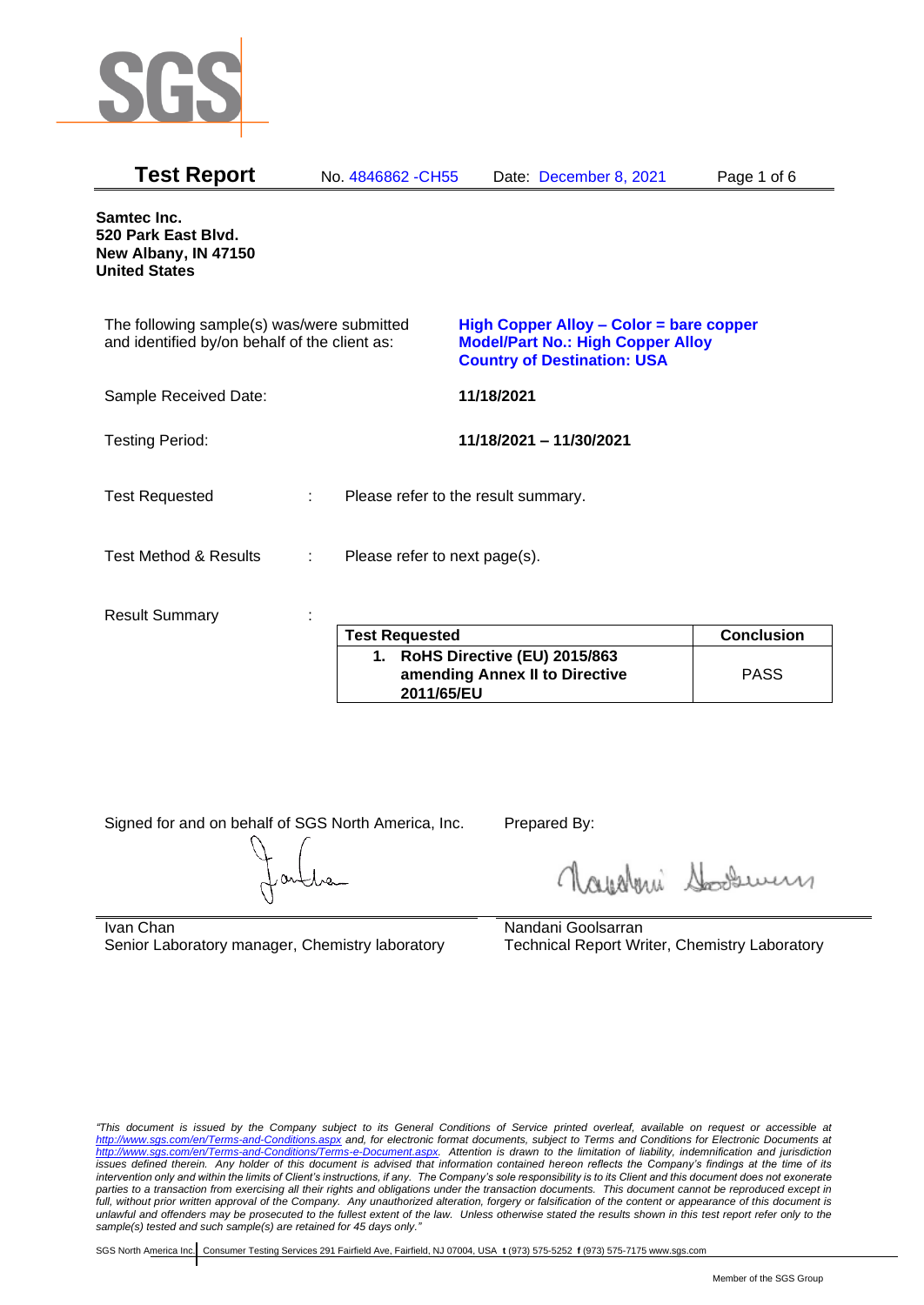

| <b>Test Report</b> | No. 4846862 - CH55 | Date: December 8, 2021 | Page 2 of 6 |
|--------------------|--------------------|------------------------|-------------|
|--------------------|--------------------|------------------------|-------------|

## **1. RoHS Directive (EU) 2015/863 amending Annex II to Directive 2011/65/EU**

## **Testing was done at an SGS Affiliate Laboratory:**

**Specimen SGS Sample ID Description No.** 1 HKT21-058386.009 Coppery metal

Remarks :

 $(1)$  1 mg/kg = 1 ppm = 0.0001%

(2) MDL = Method Detection Limit

- $(3)$  ND = Not Detected  $($  < MDL)
- (4) "-" = Not Regulated

Test Method : With reference to IEC 62321-4:2013+A1:2017 and IEC62321-5:2013, analyzed by ICP-OES.

(Decision Rule: please refer to appendix 1: Category 1)

With reference to IEC62321-7-1:2015, analyzed by UV-Vis. (Decision Rule: please refer to appendix 1: Category 4)

| Test Item(s)                  | Limit | Unit                    | <b>MDL</b>               | 009       |
|-------------------------------|-------|-------------------------|--------------------------|-----------|
| Cadmium (Cd)                  | 100   | mg/kg                   | $\overline{c}$           | <b>ND</b> |
| Lead (Pb)                     | 1,000 | mg/kg                   | 5                        | 24        |
| Mercury (Hg)                  | 1,000 | mg/kg                   | $\mathbf{2}$             | ΝD        |
| Hexavalent Chromium (Cr(VI))▼ |       | $\mu$ g/cm <sup>2</sup> | 0.10                     | <b>ND</b> |
| Sum of PBBs                   | 1,000 | mg/kg                   |                          | <b>ND</b> |
| Monobromobiphenyl             |       | mg/kg                   | 5                        | <b>ND</b> |
| Dibromobiphenyl               |       | mg/kg                   | 5                        | ND.       |
| Tribromobiphenyl              |       | mg/kg                   | 5                        | <b>ND</b> |
| Tetrabromobiphenyl            |       | mg/kg                   | 5                        | <b>ND</b> |
| Pentabromobiphenyl            |       | mg/kg                   | 5                        | ΝD        |
| Hexabromobiphenyl             |       | mg/kg                   | 5                        | ΝD        |
| Heptabromobiphenyl            |       | mg/kg                   | 5                        | <b>ND</b> |
| Octabromobiphenyl             |       | mg/kg                   | 5                        | <b>ND</b> |
| Nonabromobiphenyl             |       | mg/kg                   | 5                        | <b>ND</b> |
| Decabromobiphenyl             |       | mg/kg                   | 5                        | <b>ND</b> |
| Sum of PBDEs                  | 1,000 | mg/kg                   | $\overline{\phantom{a}}$ | <b>ND</b> |
| Monobromodiphenyl ether       |       | mg/kg                   | 5                        | <b>ND</b> |
| Dibromodiphenyl ether         |       | mg/kg                   | 5                        | ND.       |
| Tribromodiphenyl ether        |       | mg/kg                   | 5                        | ND        |
| Tetrabromodiphenyl ether      |       | mg/kg                   | 5                        | <b>ND</b> |

*"This document is issued by the Company subject to its General Conditions of Service printed overleaf, available on request or accessible at <http://www.sgs.com/en/Terms-and-Conditions.aspx> and, for electronic format documents, subject to Terms and Conditions for Electronic Documents at [http://www.sgs.com/en/Terms-and-Conditions/Terms-e-Document.aspx.](http://www.sgs.com/en/Terms-and-Conditions/Terms-e-Document.aspx) Attention is drawn to the limitation of liability, indemnification and jurisdiction issues defined therein. Any holder of this document is advised that information contained hereon reflects the Company's findings at the time of its intervention only and within the limits of Client's instructions, if any. The Company's sole responsibility is to its Client and this document does not exonerate*  parties to a transaction from exercising all their rights and obligations under the transaction documents. This document cannot be reproduced except in *full, without prior written approval of the Company. Any unauthorized alteration, forgery or falsification of the content or appearance of this document is unlawful and offenders may be prosecuted to the fullest extent of the law. Unless otherwise stated the results shown in this test report refer only to the sample(s) tested and such sample(s) are retained for 45 days only."*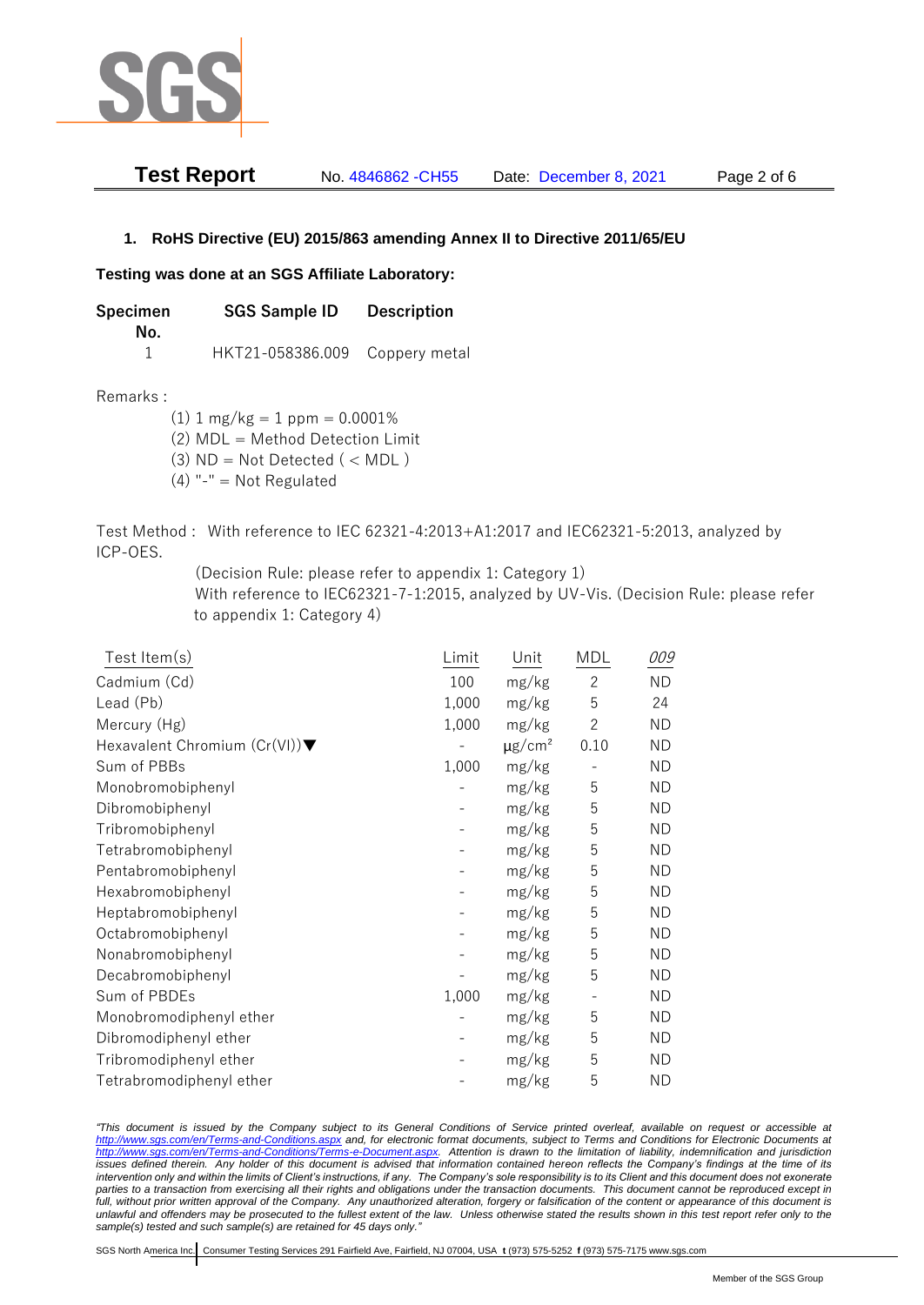

| <b>Test Report</b>       | No. 4846862 - CH55       | Date: December 8, 2021 |     |           | Page 3 of 6 |
|--------------------------|--------------------------|------------------------|-----|-----------|-------------|
| Test Item $(s)$          | Limit                    | Unit                   | MDL | 009       |             |
| Pentabromodiphenyl ether | $\overline{\phantom{a}}$ | mg/kg                  | 5   | <b>ND</b> |             |
| Hexabromodiphenyl ether  | $\overline{\phantom{a}}$ | mg/kg                  | 5   | ND.       |             |
| Heptabromodiphenyl ether | $\overline{\phantom{a}}$ | mg/kg                  | 5   | <b>ND</b> |             |
| Octabromodiphenyl ether  | $\overline{\phantom{a}}$ | mg/kg                  | 5   | <b>ND</b> |             |
| Nonabromodiphenyl ether  | $\overline{\phantom{a}}$ | mg/kg                  | 5   | <b>ND</b> |             |
| Decabromodiphenyl ether  | $\overline{\phantom{a}}$ | mg/kg                  | 5   | ND.       |             |

Notes :

(1) The maximum permissible limit is quoted from RoHS Directive (EU) 2015/863.

IEC 62321 series is equivalent to EN 62321 series

[http://www.cenelec.eu/dyn/www/f?p=104:30:1742232870351101::::FSP\\_ORG\\_ID,FSP\\_LANG\\_](http://www.cenelec.eu/dyn/www/f?p=104:30:1742232870351101::::FSP_ORG_ID,FSP_LANG_ID:1258637,25) [ID:1258637,25](http://www.cenelec.eu/dyn/www/f?p=104:30:1742232870351101::::FSP_ORG_ID,FSP_LANG_ID:1258637,25)

(2)  $\blacktriangledown$  = a. The sample is positive for Cr(VI) if the Cr(VI) concentration is greater than 0.13  $\mu$  g/cm2. The sample coating is considered to contain Cr(VI)

b. The sample is negative for Cr(VI) if Cr(VI) is ND (concentration less than 0.10  $\mu$  g/cm2). The coating is considered a non-Cr(VI) based coating

c. The result between 0.10  $\mu$  g/cm2 and 0.13  $\mu$  g/cm2 is considered to be

inconclusive - unavoidable coating variations may influence the determination

Information on storage conditions and production date of the tested sample is unavailable and thus Cr(VI) results represent status of the sample at the time of testing.

*"This document is issued by the Company subject to its General Conditions of Service printed overleaf, available on request or accessible at <http://www.sgs.com/en/Terms-and-Conditions.aspx> and, for electronic format documents, subject to Terms and Conditions for Electronic Documents at [http://www.sgs.com/en/Terms-and-Conditions/Terms-e-Document.aspx.](http://www.sgs.com/en/Terms-and-Conditions/Terms-e-Document.aspx) Attention is drawn to the limitation of liability, indemnification and jurisdiction issues defined therein. Any holder of this document is advised that information contained hereon reflects the Company's findings at the time of its intervention only and within the limits of Client's instructions, if any. The Company's sole responsibility is to its Client and this document does not exonerate parties to a transaction from exercising all their rights and obligations under the transaction documents. This document cannot be reproduced except in full, without prior written approval of the Company. Any unauthorized alteration, forgery or falsification of the content or appearance of this document is unlawful and offenders may be prosecuted to the fullest extent of the law. Unless otherwise stated the results shown in this test report refer only to the sample(s) tested and such sample(s) are retained for 45 days only."*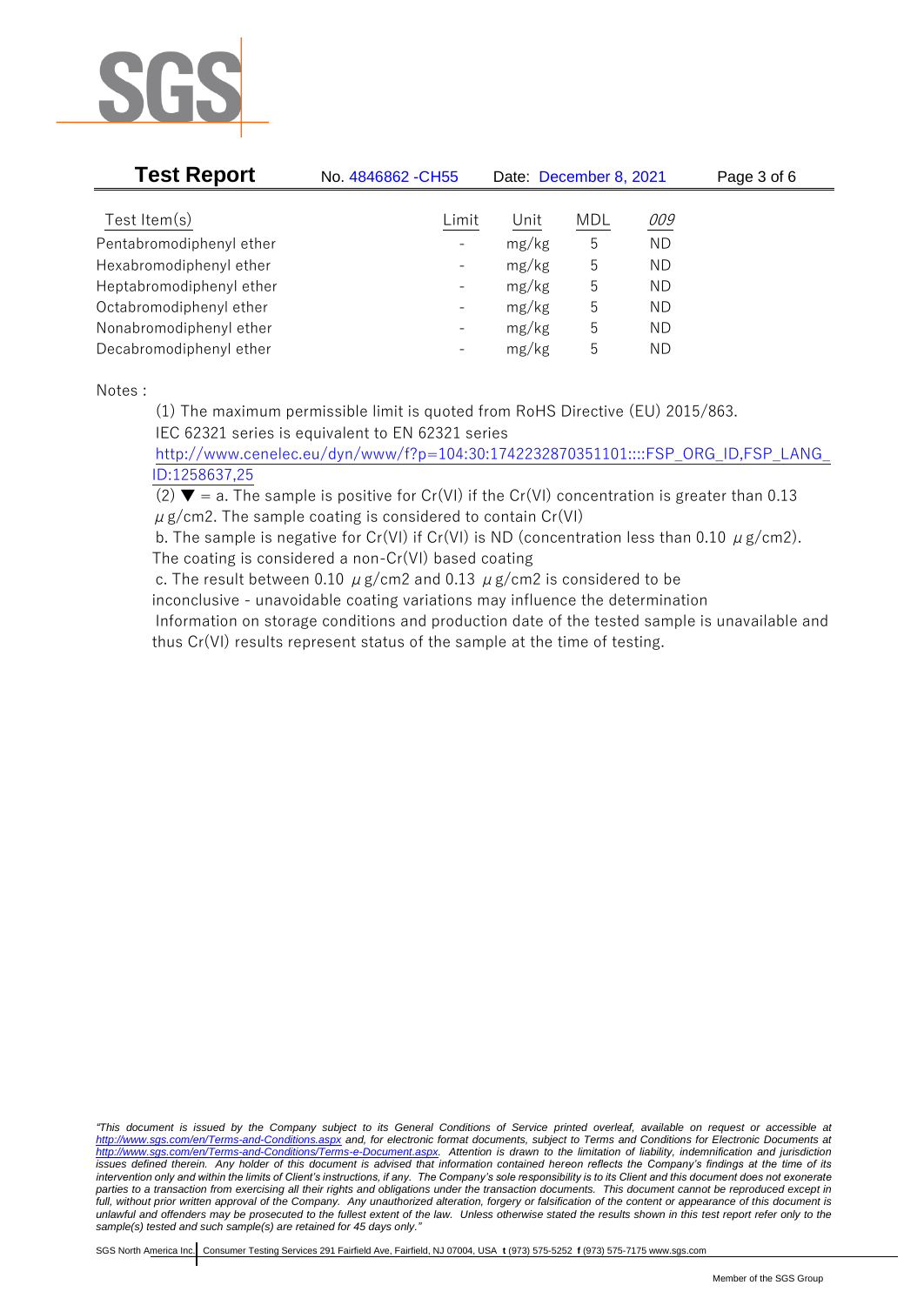

**Test Report** No. 4846862 -CH55 Date: December 8, 2021 Page 4 of 6

## Appendix 1

| Category       | Decision Rule Statement                                                                                                                                                                                                                                                                                                                                                                                                                                                                                                                                                                                                                                                                                                                                                                                                                                                                                                                                                                                                                                                                                                                                                                                                                                                                                                                                                                                                                                                                                            |
|----------------|--------------------------------------------------------------------------------------------------------------------------------------------------------------------------------------------------------------------------------------------------------------------------------------------------------------------------------------------------------------------------------------------------------------------------------------------------------------------------------------------------------------------------------------------------------------------------------------------------------------------------------------------------------------------------------------------------------------------------------------------------------------------------------------------------------------------------------------------------------------------------------------------------------------------------------------------------------------------------------------------------------------------------------------------------------------------------------------------------------------------------------------------------------------------------------------------------------------------------------------------------------------------------------------------------------------------------------------------------------------------------------------------------------------------------------------------------------------------------------------------------------------------|
| $\overline{1}$ | The decision rule for conformity reporting is based on the non-binary statement with quard band (is<br>equal to the expanded measurement uncertainty with a 95% coverage probability, w = U95) in<br>ILAC-G8:09/2019 Clause 4.2.3.<br>"Pass - the measured value is within (or below / above) the acceptance limit, where the<br>А.<br>acceptance limit is below / above to the quard band," or "Pass - The measured values were<br>observed in tolerance at the points tested. The specific false accept risk is up to 2.5%.".<br>B.<br>"Conditional Pass - The measured values were observed in tolerance at the points tested.<br>However, a portion of the expanded measurement uncertainty intervals about one or more<br>measured values exceeded / out of tolerance. When the measured result is close to the<br>tolerance, the specific false accept risk is up to 50%.".<br>C.<br>"Conditional Fail - One or more measured values were observed out of tolerance at the<br>points tested. However, a portion of the expanded measurement uncertainty intervals about<br>one or more measured values were in tolerance. When the measured result is close to the<br>tolerance, the specific false reject risk is up to 50%.".<br>"Fail - the measured value is out of (or below / above) the tolerance limit added / subtracted<br>D.<br>to the quard band." or "Fail - One or more measured values were observed out of tolerance<br>at the points tested". The specific false reject risk is up to 2.5%. |
| $\overline{2}$ | The decision rule for conformity reporting is based on BS EN 1811:2011+A1:2015: Reference test<br>method for release of nickel from all post assemblies which are inserted into pierced parts of the<br>human body and articles intended to come into direct and prolonged contact with the skin in<br>Section 9.2 interpretation of results.                                                                                                                                                                                                                                                                                                                                                                                                                                                                                                                                                                                                                                                                                                                                                                                                                                                                                                                                                                                                                                                                                                                                                                      |
| $\overline{3}$ | The decision rule for conformity reporting is based on the general consideration of simple<br>acceptance as stated in ISO/IEC Guide 98-3: "Uncertainty of measurement - Part 3: Guide to the<br>expression of uncertainty in measurement (GUM 1995)", and more specifically for analytical<br>measurements to the EURACHEM/CITAC Guide 2012 "Quantifying Uncertainty in Analytical<br>Measurement *                                                                                                                                                                                                                                                                                                                                                                                                                                                                                                                                                                                                                                                                                                                                                                                                                                                                                                                                                                                                                                                                                                                |
| 4              | The decision rule for conformity reporting is according to the IEC 62321-7-1 Edition 1.0 2015-09<br>Section 7: Table 1-(comparison to standard and interpretation of result)                                                                                                                                                                                                                                                                                                                                                                                                                                                                                                                                                                                                                                                                                                                                                                                                                                                                                                                                                                                                                                                                                                                                                                                                                                                                                                                                       |
| $\overline{5}$ | The decision rule for conformity reporting is according to the IEC 62321-3-1 Edition 1.0 2013-06<br>Annex A.3 interpretation of result.                                                                                                                                                                                                                                                                                                                                                                                                                                                                                                                                                                                                                                                                                                                                                                                                                                                                                                                                                                                                                                                                                                                                                                                                                                                                                                                                                                            |
| Б              | The decision rule for conformity reporting is according to the GB/T 26125-2011 Annex A to H                                                                                                                                                                                                                                                                                                                                                                                                                                                                                                                                                                                                                                                                                                                                                                                                                                                                                                                                                                                                                                                                                                                                                                                                                                                                                                                                                                                                                        |
| 7              | The decision rule for conformity reporting is according to the requested specification or standard<br>(ASTM F963-17 section 4.3.5)                                                                                                                                                                                                                                                                                                                                                                                                                                                                                                                                                                                                                                                                                                                                                                                                                                                                                                                                                                                                                                                                                                                                                                                                                                                                                                                                                                                 |
| $\overline{8}$ | The decision rule for conformity reporting is according to the requested specification or standard<br>(AS/NZS ISO 8124 Part 3 section 4.2)                                                                                                                                                                                                                                                                                                                                                                                                                                                                                                                                                                                                                                                                                                                                                                                                                                                                                                                                                                                                                                                                                                                                                                                                                                                                                                                                                                         |
| Remark I       | If the decision rule is not feasible to be used and the uncertainty of the result is able to be provided.<br>the uncertainty range of the result will be shown in the report. Otherwise, only result will be shown<br>in the report.                                                                                                                                                                                                                                                                                                                                                                                                                                                                                                                                                                                                                                                                                                                                                                                                                                                                                                                                                                                                                                                                                                                                                                                                                                                                               |

*"This document is issued by the Company subject to its General Conditions of Service printed overleaf, available on request or accessible at <http://www.sgs.com/en/Terms-and-Conditions.aspx> and, for electronic format documents, subject to Terms and Conditions for Electronic Documents at [http://www.sgs.com/en/Terms-and-Conditions/Terms-e-Document.aspx.](http://www.sgs.com/en/Terms-and-Conditions/Terms-e-Document.aspx) Attention is drawn to the limitation of liability, indemnification and jurisdiction issues defined therein. Any holder of this document is advised that information contained hereon reflects the Company's findings at the time of its intervention only and within the limits of Client's instructions, if any. The Company's sole responsibility is to its Client and this document does not exonerate parties to a transaction from exercising all their rights and obligations under the transaction documents. This document cannot be reproduced except in full, without prior written approval of the Company. Any unauthorized alteration, forgery or falsification of the content or appearance of this document is unlawful and offenders may be prosecuted to the fullest extent of the law. Unless otherwise stated the results shown in this test report refer only to the sample(s) tested and such sample(s) are retained for 45 days only."*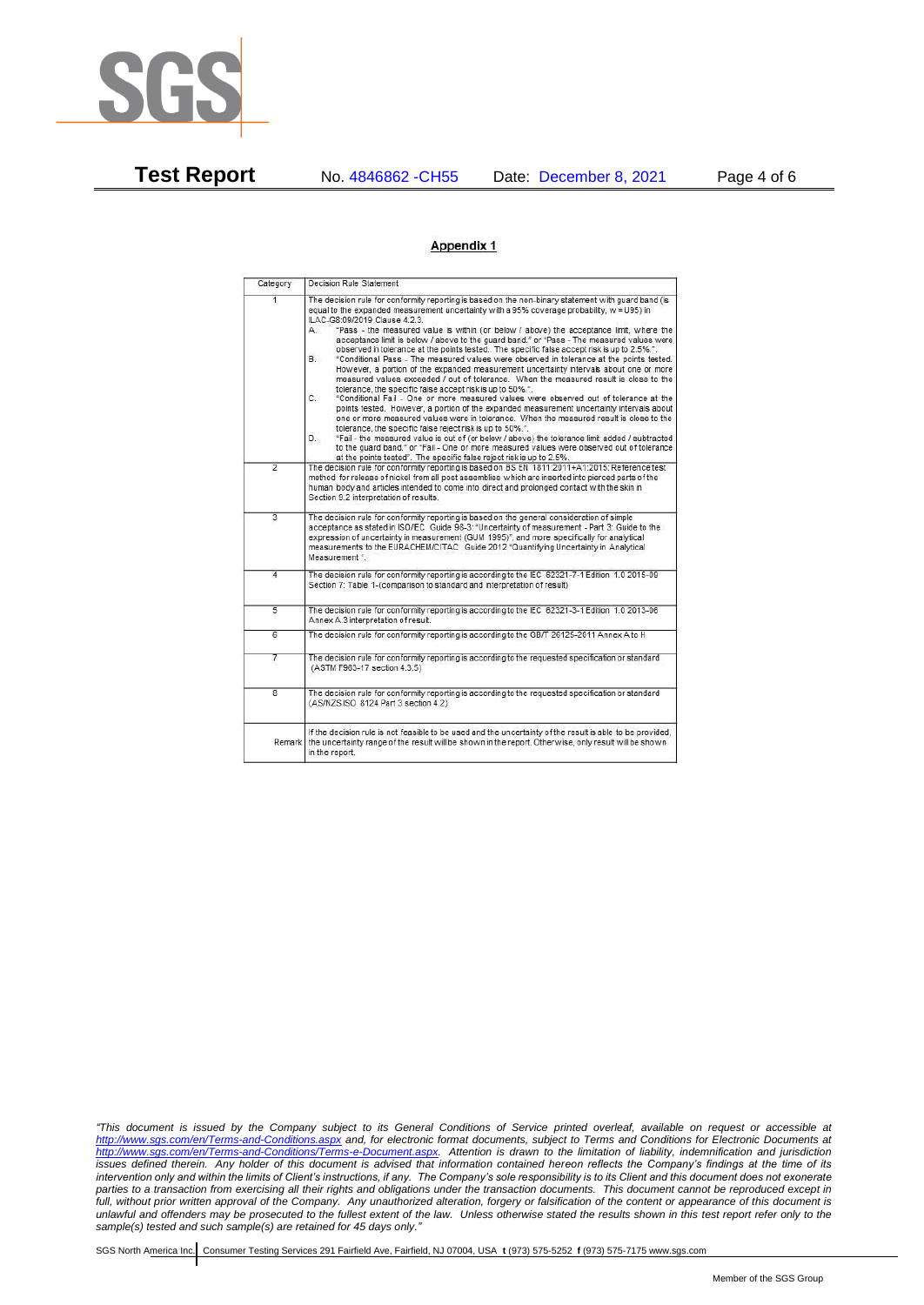



*"This document is issued by the Company subject to its General Conditions of Service printed overleaf, available on request or accessible at <http://www.sgs.com/en/Terms-and-Conditions.aspx> and, for electronic format documents, subject to Terms and Conditions for Electronic Documents at [http://www.sgs.com/en/Terms-and-Conditions/Terms-e-Document.aspx.](http://www.sgs.com/en/Terms-and-Conditions/Terms-e-Document.aspx) Attention is drawn to the limitation of liability, indemnification and jurisdiction issues defined therein. Any holder of this document is advised that information contained hereon reflects the Company's findings at the time of its intervention only and within the limits of Client's instructions, if any. The Company's sole responsibility is to its Client and this document does not exonerate*  parties to a transaction from exercising all their rights and obligations under the transaction documents. This document cannot be reproduced except in *full, without prior written approval of the Company. Any unauthorized alteration, forgery or falsification of the content or appearance of this document is unlawful and offenders may be prosecuted to the fullest extent of the law. Unless otherwise stated the results shown in this test report refer only to the sample(s) tested and such sample(s) are retained for 45 days only."*